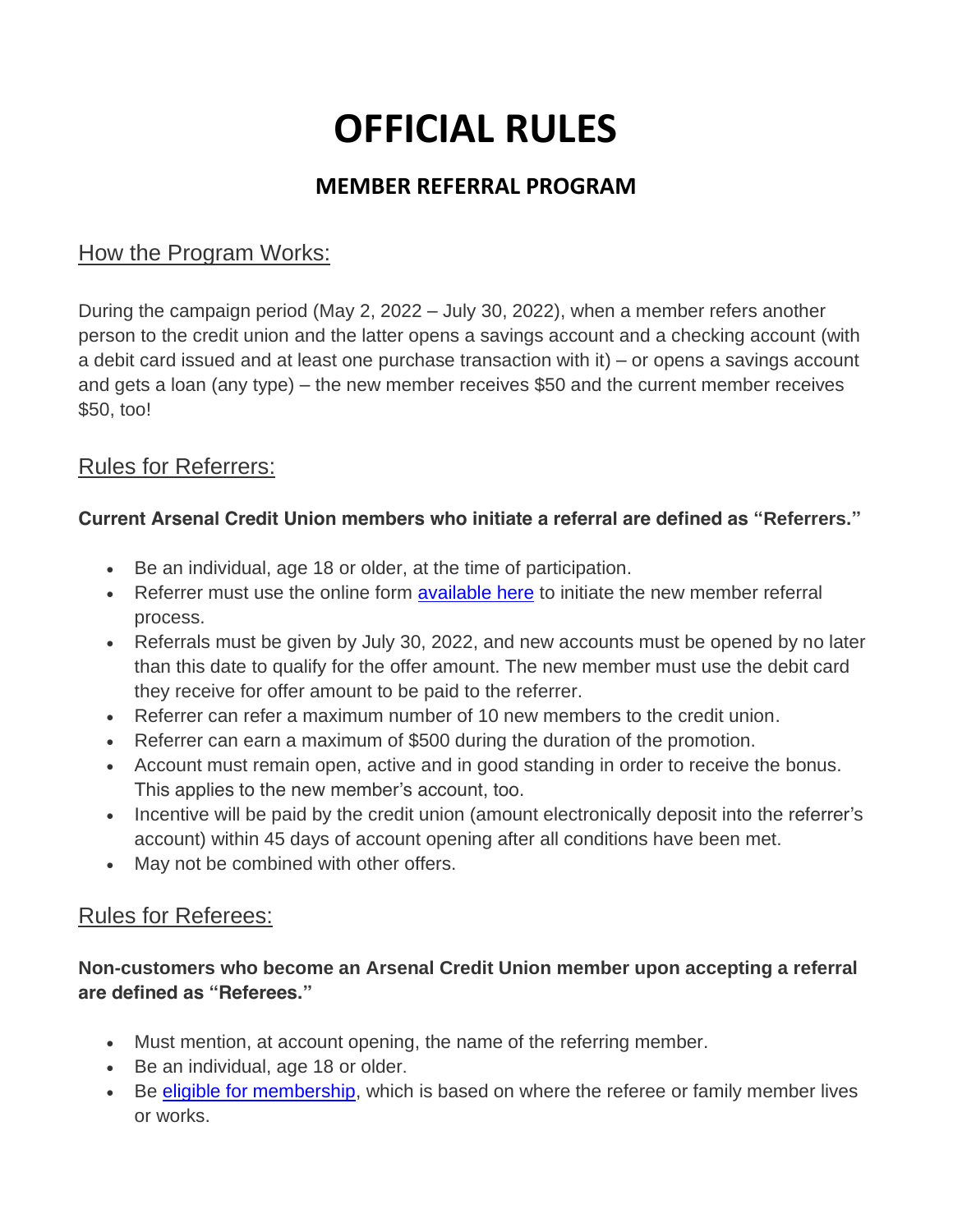- Account can be opened [online](https://arsenalcu.symapp.jhahosted.com/) or at [an Arsenal branch.](https://arsenalcu.com/about/contact-locations/#locations)
- Only one referral from one current Arsenal member will be accepted; if referee says two people referred them to the credit union or two members claim they're a referrer, only one of the referrers can receive the reward.
- Membership at Arsenal must be established by July 30, 2022, to qualify for the offer amount. If the new account is opened after this date, the offer amount will not be rewarded to either party.
- Qualifying Visa<sup>®</sup> debit card purchase transactions are those made using an Arsenal Visa<sup>®</sup> debit card to buy goods and services. ATM withdrawals do not qualify.
- The new account must remain open, active and in good standing in order for the \$50 reward to be paid.
- The amount will be electronically deposited into the new member's account within 45 days of account opening after all conditions have been met.
- May not be combined with other offers.
- The bonus will be reported as taxable income (applies only to opening a savings and checking account).
- If the savings account and checking account are closed by the new member or Arsenal within six months after opening, the credit union reserves the right to deduct the bonus amount from the account at closing.

### More Info:

- [Membership benefits](https://arsenalcu.com/about/membership-perks-2/#rewards)
- [Branch locations & hours](https://arsenalcu.com/about/contact-locations/#locations)

# Product Info:

- [Totally Free Checking](https://arsenalcu.com/spend/checking/totally-free-checking/)
- [Checking options for small businesses](https://arsenalcu.com/spend/checking/business-checking/)
- [Regular savings accounts](https://arsenalcu.com/save/savings/regular-savings/)
- New and used **auto loans**
- [Personal loans](https://arsenalcu.com/borrow/personal/personal-loans/)
- [Home equity loans](https://arsenalcu.com/borrow/home/home-equity-loan/)
- [Home equity lines of credit](https://arsenalcu.com/borrow/home/home-equity-line-of-credit/)
- [Home improvement loans](https://arsenalcu.com/borrow/home/home-improvement-loans/)
- [Boat loans](https://arsenalcu.com/borrow/vehicle/recreational-loans/boat/)
- [Personal Watercraft loans](https://arsenalcu.com/borrow/vehicle/recreational-loans/personal-watercraft/)
- [Motorcycle/ATV loans](https://arsenalcu.com/borrow/vehicle/recreational-loans/motorcycle-atv/)
- [Travel Trailers/Motorhome/Campervan loans](https://arsenalcu.com/borrow/vehicle/recreational-loans/travel-trailer-camper-rv/)
- Visa<sup>®</sup> [Platinum credit cards](https://arsenalcu.com/spend/cards/visa-credit-cards/)
- [Loans for small businesses](https://arsenalcu.com/borrow/business/business-loan/)

*Federally insured by NCUA. Equal Housing Opportunity. NMLS #401926*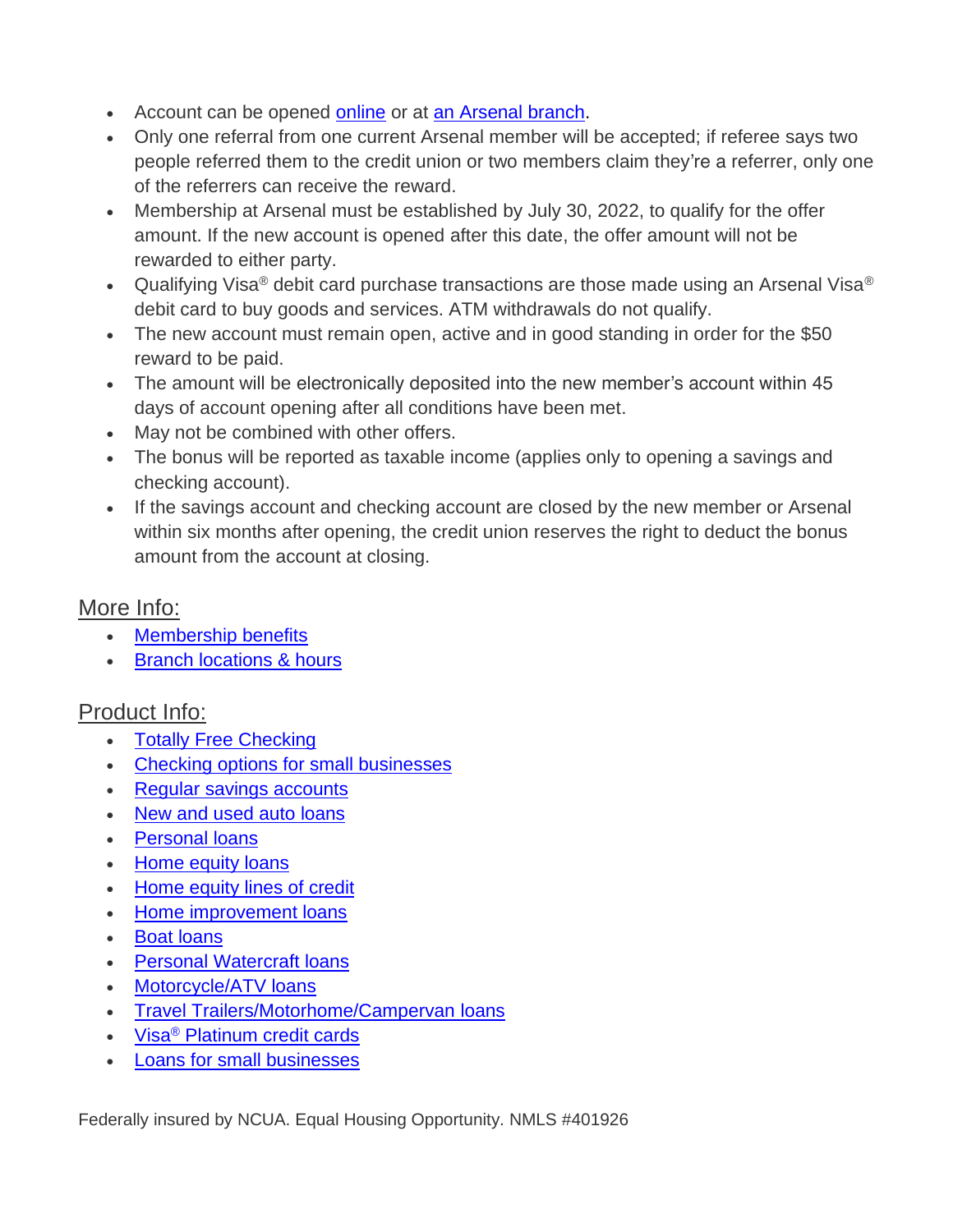# **Terms & Conditions**

# 1. General

These terms and conditions apply to the Arsenal Credit Union Member Referral Program ("program"). By referring a friend or family member, becoming an Arsenal Credit Union member as a result of a referral, or otherwise participating in the program, you agree to be bound by these terms and conditions and the Arsenal Credit Union Privacy Policy (collectively, the "Program Terms and Conditions"). Arsenal Credit Union's Privacy Policy is available [here.](http://www.arsenalcu.com/home/privacy)

## 2. Program Participation

The program is only available to current Arsenal Credit Union members and the friend or family member whom is referred to Arsenal Credit Union. Arsenal Credit Union reserves the right to modify, extend or cancel this program at any time. Current Arsenal Credit Union members who initiate a referral are defined as "Referrers." Non-customers who become an Arsenal Credit Union member upon accepting a referral are defined as "Referees."

### 3. Eligibility

The program is only available to Arsenal Credit Union members, age 18 and older, whose accounts are active and in good standing. See *Official Rules* above for rules for referrers and referees.

Participation in the program is prohibited where void by applicable law or regulation. Additional rewards cannot be redeemed by either party for referring someone who has already claimed a referral offer from someone else or for referring yourself. If the person you have referred has already become an Arsenal Credit Union member prior to the inception of this program, he or she will not be able to assert he or she was referred, resulting in neither party receiving a reward for this particular referral. A referee may only accept one referral from one referrer.

Arsenal Credit Union reserves the right to void any referral reward based on the following: (1) ineligibility of any program participant, (2) fraudulent activity, or (3) if Arsenal Credit Union, in its sole discretion, finds that any of the Program Terms and Conditions have been violated.

### 4. Reward Redemption

Incentives will be paid within 45 days of account opening after all conditions have been met, and the bonus amount may not be combined with other offers.